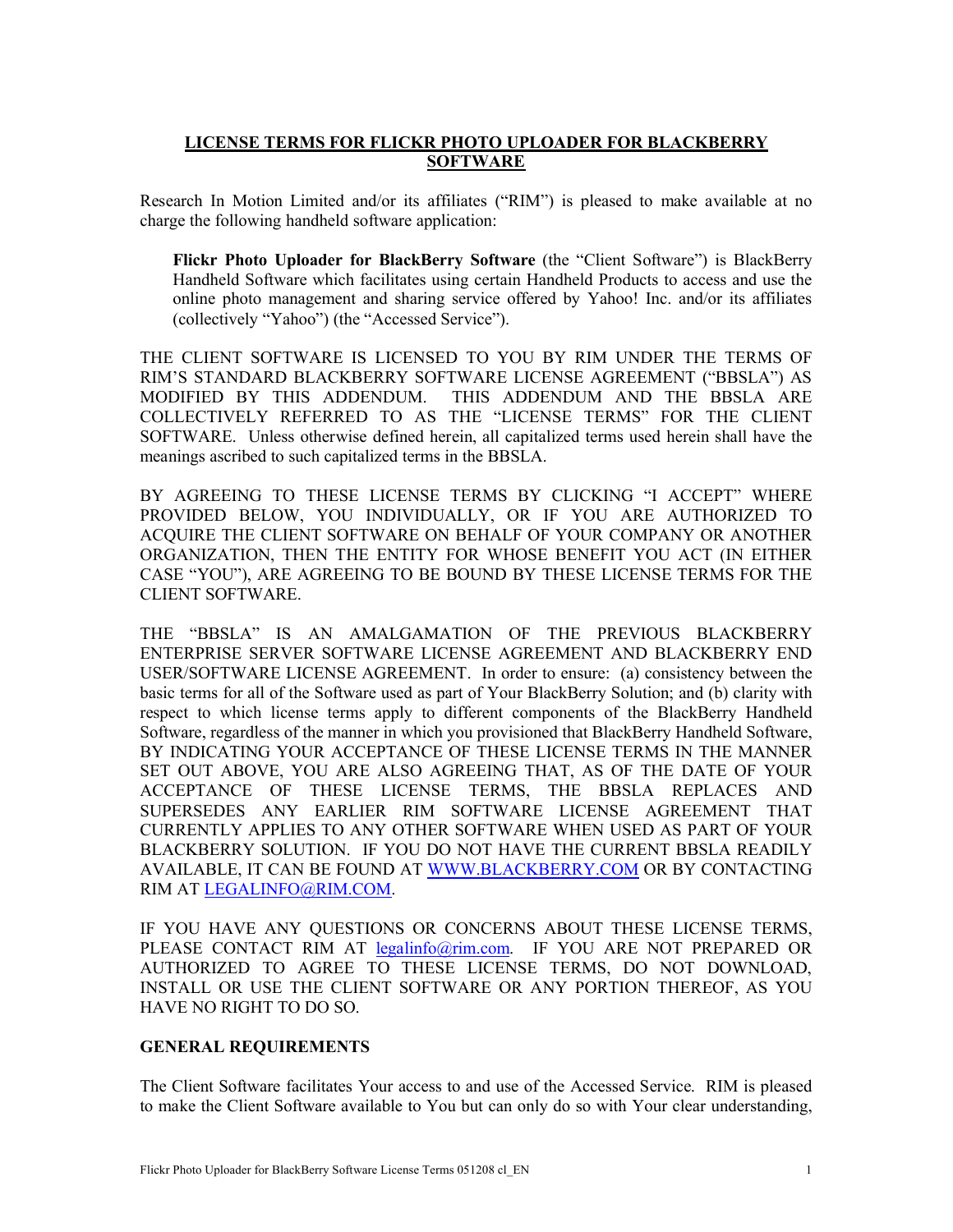acknowledgement and agreement that the Accessed Service is a Third Party Service and/or provides access to Third Party Content and/or Other Sites provided by Yahoo and/or other third parties, none of which are under RIM's control. In order to use the Client Software on your Handheld Product to access and use the Accessed Service: (a) You must have a current, active account for the Accessed Service, which account will be governed by the terms and conditions You agree to in relation to the Accessed Service; (b) Your Airtime Service Provider must permit You to access the Accessed Service through Your Handheld Product; and (c) the Client Software must be designed to operate on Your specific version of BlackBerry Handheld Software on Your Handheld Product.

## **SPECIFIC TERMS FOR THE CLIENT SOFTWARE**

1. Definition of "BlackBerry Handheld Software". The Client Software will be deemed to be included in the definition of "BlackBerry Handheld Software" under the BBSLA.

2. Limited Support, No Warranty and No Liability. If, other than as expressly contemplated by this Agreement, the Client Software fails to operate in accordance with the Documentation within the ninety (90) days following the date You install it on Your Handheld Product, You may contact RIM and RIM shall use commercially reasonable efforts to correct or provide You with a workaround for the problem (which fix or workaround may be provided to You at RIM's reasonable discretion in one of a variety of forms, including in the course of telephonic or email customer support provided to You, in a generally available software fix or release, on RIM's website or in any other form of which RIM advises You). However, You acknowledge and agree that because of the nature of the Client Software, RIM has no control over many of its features and functionality and may not be able to resolve a problem You encounter by expending reasonable commercial efforts or otherwise. The Client Software is provided to You as a free addition to RIM's BlackBerry Handheld Software and facilitates Your use of a Third Party Service and/or access to Third Party Content and/or Other Sites. Accordingly, to the extent not specifically prohibited by the laws of Your jurisdiction: (a) this provision replaces and supersedes any express warranty for the BlackBerry Handheld Software set out in the BBSLA for the Client Software, and sets out Your sole remedy for any problems You encounter with the Client Software; (b) the Client Software is made available to You "AS IS" and "AS AVAILABLE"; (c) IN ADDITION TO THE LIMITATIONS, EXCLUSIONS AND DISCLAIMERS ON LIABILITY SET OUT IN THE BBSLA, RIM IS NOT RESPONSIBLE FOR THE AVAILABILITY, USE, PERFORMANCE OR NON-PERFORMANCE OF THE CLIENT SOFTWARE, ACCESSED SERVICE, THIRD PARTY CONTENT OR OTHER SITES AND RIM WILL NOT BE LIABLE FOR ANY DAMAGES WHATSOEVER ARISING OUT OF OR RELATED TO THE CLIENT SOFTWARE, ACCESSED SERVICE, THIRD PARTY CONTENT OR OTHER SITES REGARDLESS OF THE CAUSE OF ACTION THAT GIVES RISE TO SUCH DAMAGES AND REGARDLESS OF WHETHER RIM HAS BEEN ADVISED OF THE POSSIBILITY OF SUCH DAMAGES; and (d) the Accessed Service may become unavailable to You at any time and/or the Client Software may at any time cease to enable You to access the Accessed Service and You will have no recourse against RIM should this occur. You acknowledge and agree that RIM would have to charge significant fees for the Client Software and might not be able to offer the Client Software at all in the absence of such disclaimers, limitations and exclusions.

3. Termination. Without limiting the foregoing, and in addition to RIM's termination rights in the BBSLA, because of the nature of the Client Software, Accessed Service, Third Party Content and/or Other Sites RIM reserves the right, but has no obligation, to terminate Your license to the Client Software at any time, for any reason, without notice to You; however, if